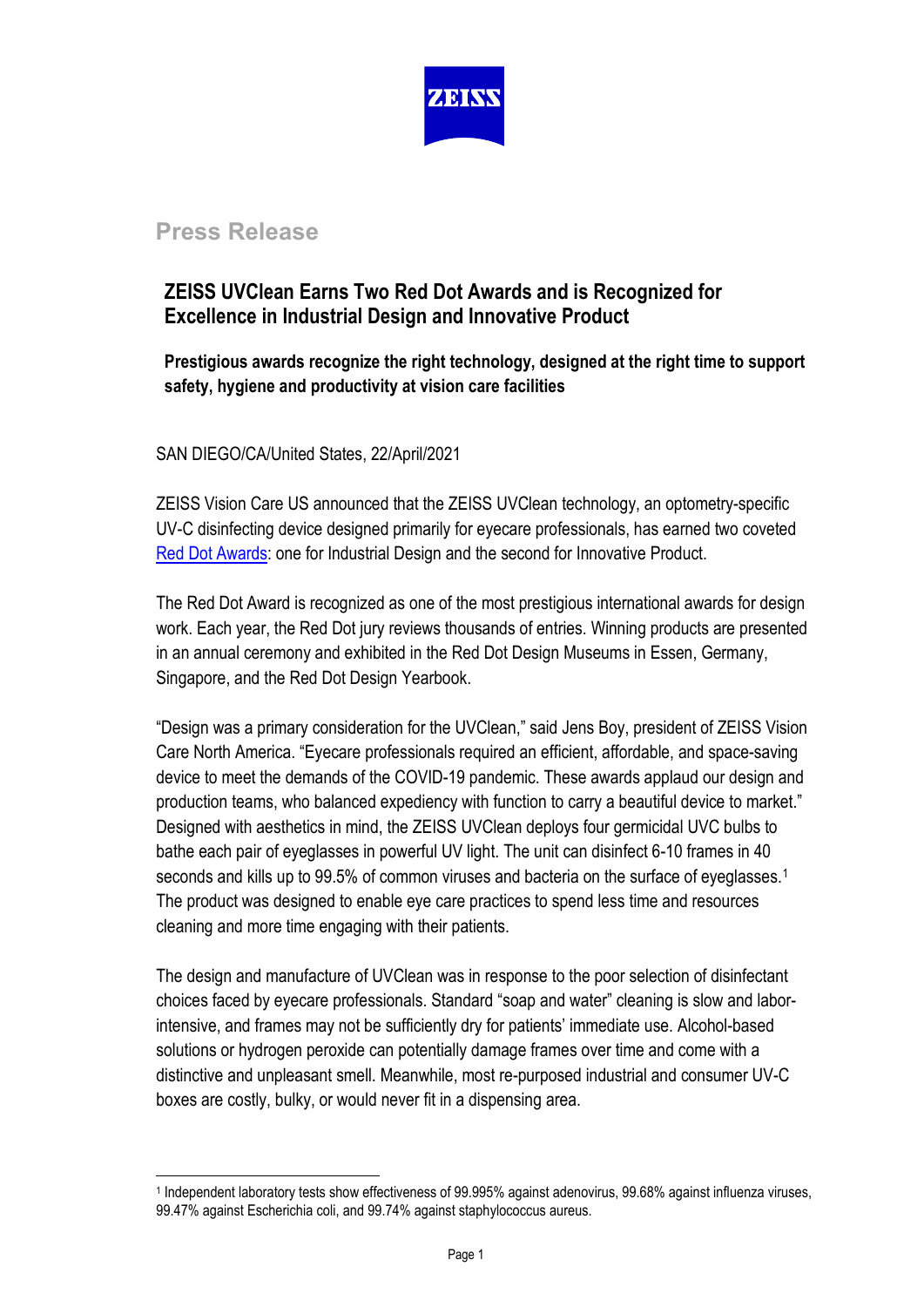

Earlier in 2021, UVClean was honored with a coveted [CES 2021 Innovation Award.](https://www.zeiss.com/vision-care/int/about-us/newsroom/news-overview/2021/zeiss-uvclean-is-named-ces-innovation-awards-honoree.html) The award recognized outstanding design and engineering in consumer technology products across 28 product categories.

ZEISS partnered with Voxelight LLC and Trig to develop the ZEISS UVClean. As experts in UV radiation, Voxelight contributed valuable insight into the design by harnessing the power of UV-C and safety requirements. Trig provided industrial design and development services, including product rendering and video animation. This is the second award-winning collaboration between ZEISS, Voxelight, and Trig, who previously won awards for the ZEISS C-UVProtect tablet in 2019.

### **Press contact**

Carl Zeiss Vision Inc. Robert Spirito Phone: +1 8587907700 E-Mail: robert.spirito@zeiss.com

#### **[www.zeiss.com/newsroom](http://www.zeiss.com/newsroom)**

#### **About ZEISS**

ZEISS is an internationally leading technology enterprise operating in the fields of optics and optoelectronics. In the previous fiscal year, the ZEISS Group generated annual revenue totaling 6.3 billion euros in its four segments Semiconductor Manufacturing Technology, Industrial Quality & Research, Medical Technology and Consumer Markets (status: 30 September 2020).

For its customers, ZEISS develops, produces and distributes highly innovative solutions for industrial metrology and quality assurance, microscopy solutions for the life sciences and materials research, and medical technology solutions for diagnostics and treatment in ophthalmology and microsurgery. The name ZEISS is also synonymous with the world's leading lithography optics, which are used by the chip industry to manufacture semiconductor components. There is global demand for trendsetting ZEISS brand products such as eyeglass lenses, camera lenses and binoculars.

With a portfolio aligned with future growth areas like digitalization, healthcare and Smart Production and a strong brand, ZEISS is shaping the future of technology and constantly advancing the world of optics and related fields with its solutions. The company's significant, sustainable investments in research and development lay the foundation for the success and continued expansion of ZEISS' technology and market leadership. ZEISS invests 13 percent of its revenue in research and development – this high level of expenditure has a long tradition at ZEISS and is also an investment in the future.

With over 32,000 employees, ZEISS is active globally in almost 50 countries with around 30 production sites, 60 sales and service companies and 27 research and development facilities. Founded in 1846 in Jena, the company is headquartered in Oberkochen, Germany. The Carl Zeiss Foundation, one of the largest foundations in Germany committed to the promotion of science, is the sole owner of the holding company, Carl Zeiss AG. Further information a[t www.zeiss.com](http://www.zeiss.com/) 

#### **ZEISS Vision Care**

ZEISS Vision Care is one of the world's leading manufacturers of eyeglass lenses and ophthalmic instruments. The unit is allocated to the Consumer Markets segment and develops and produces offerings for the entire eyeglass value chain that are distributed globally under the ZEISS brand.